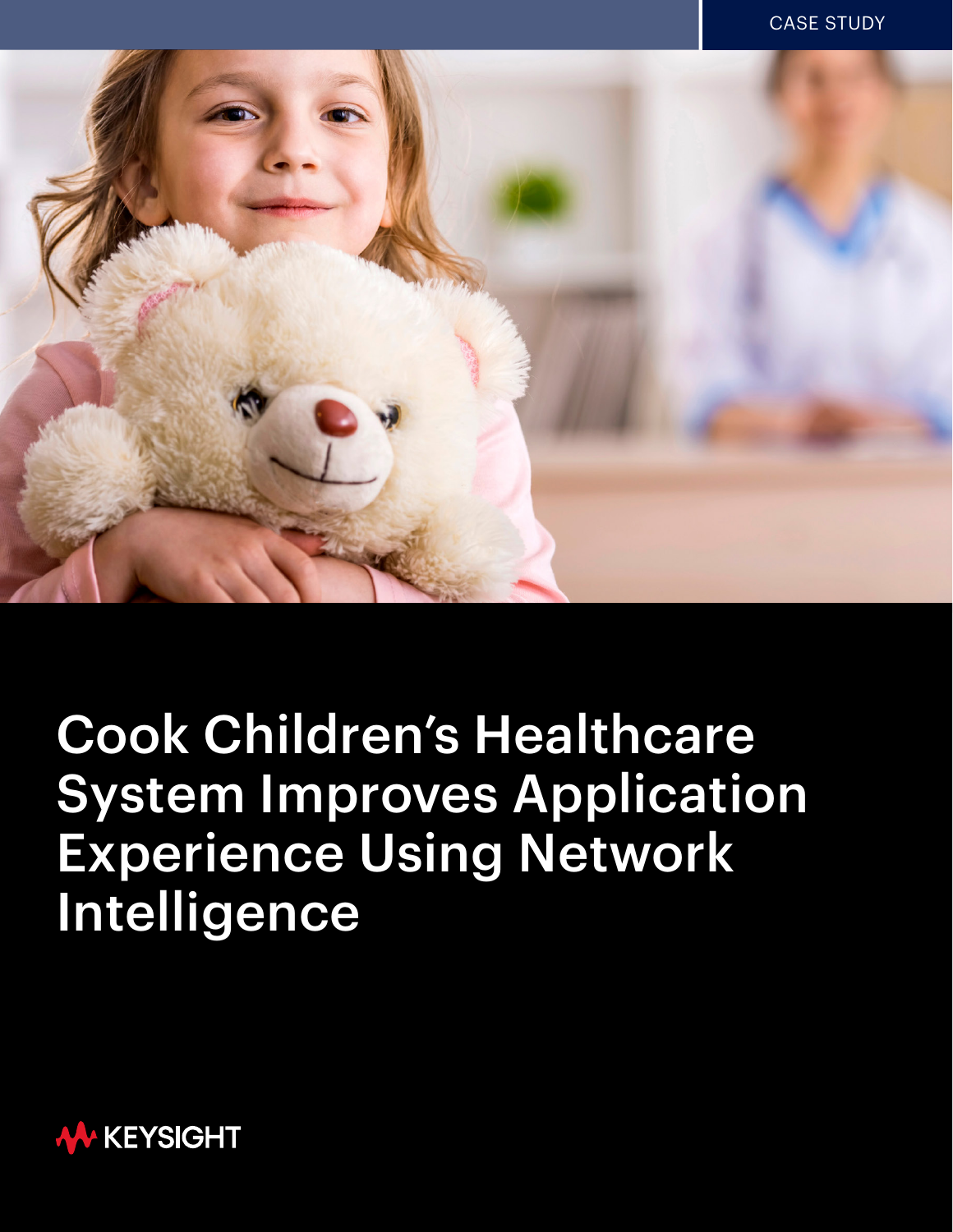### **Organization**

• Cook Children's Healthcare is a nationally recognized, notfor-profit pediatric healthcare organization

#### **Challenges**

- End users' perception of network "slowness"
- Performance problems not identified until customers call with complaints
- Root cause analysis sometimes taking days
- Difficulty obtaining information on network performance

#### **Solutions**

- Keysight Vision 5288 and 5236 network packet brokers
- Riverbed AppResponse appliance for application performance analysis

#### **Results**

- Detailed network intelligence for use in application performance analysis
- Increased monitoring efficiency through packet deduplication
- Proactive monitoring of medical records applications to avoid impact on users
- Ability to identify source of Outlook / Exchange problems

### **Pioneer in Pediatric Care**

Cook Children's Healthcare is a nationally recognized, not-for-profit pediatric healthcare organization. It operates a medical center, physician network, hospital, pediatric surgery center, and health plan. Founded in 1918 and based in Fort Worth, Texas, the integrated system has more than 60 primary and specialty care offices throughout North Texas.

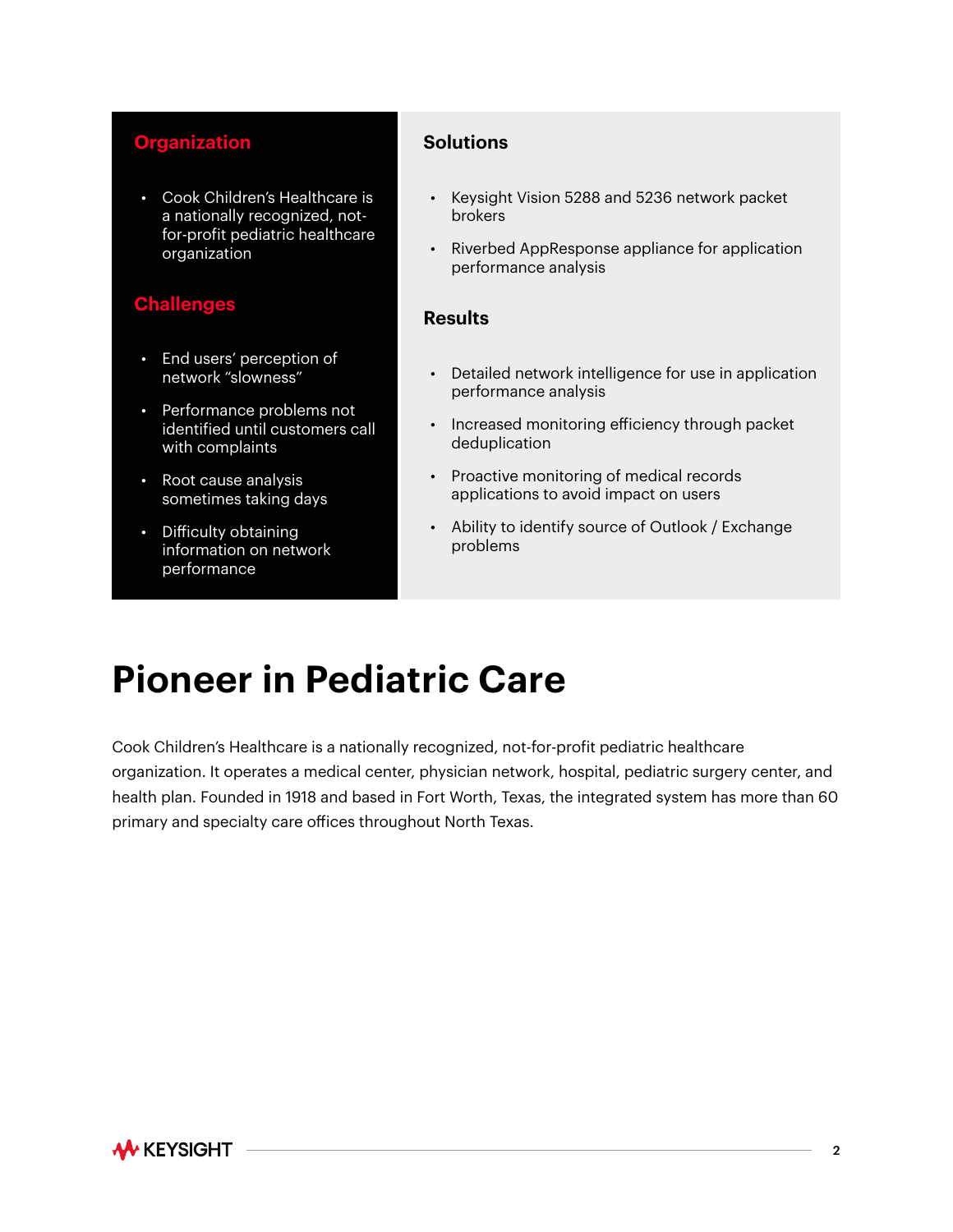### **The Challenges: Network Complexity Affected Performance**

Fast access to applications, such as electronic medical records (EMR) and electronic health records, is vital for Cook Children's to provide outstanding service to its patients and physicians. Application performance issues began to surface as the organization's network grew more complex. Data began coming in from various wireless medical devices and wearables, as well as remotely hosted applications. The network manager was dealing with a range of problems, which included slow user experience, difficulty monitoring the network end to end, and an inability to proactively identify potential performance issues.

### **The Solution: Joint Performance Monitoring Solution**

The company wanted a solution that would see deep inside its network and provide intelligence it could use to improve application performance for users delivering primary care to patients. After a careful search, the company implemented an Keysight Vision Series network packet broker (NPB) between key network access points to provide it with detailed packet information. The company chose Riverbed AppResponse from Riverbed to meet its application performance monitoring (APM) requirements. Specific details included the following:

- Packet aggregation and manipulation: The network management team implemented the Ixia Vision NPB to aggregate packet traffic from multiple 10G SPAN ports, deduplicate it, and direct it to the AppResponse appliance.
- APM: The team chose Riverbed AppResponse solution for its 24x7 application transaction monitoring, packet storage, and performance analysis. AppResponse provides optional modules for web transaction, database, VoIP/video, and Citrix analysis. AppResponse also tightly integrates with Riverbed flow and infrastructure monitoring, which provide dependency mapping, SNMP, WMI, synthetic testing and more.

"The Keysight packet broker makes it extremely easy and efficient to provide our APM system all the traffic it needs from anywhere in our data center," said Ross Jones, network manager at Cook Children's. "Removing unneeded duplicate packets was a huge benefit."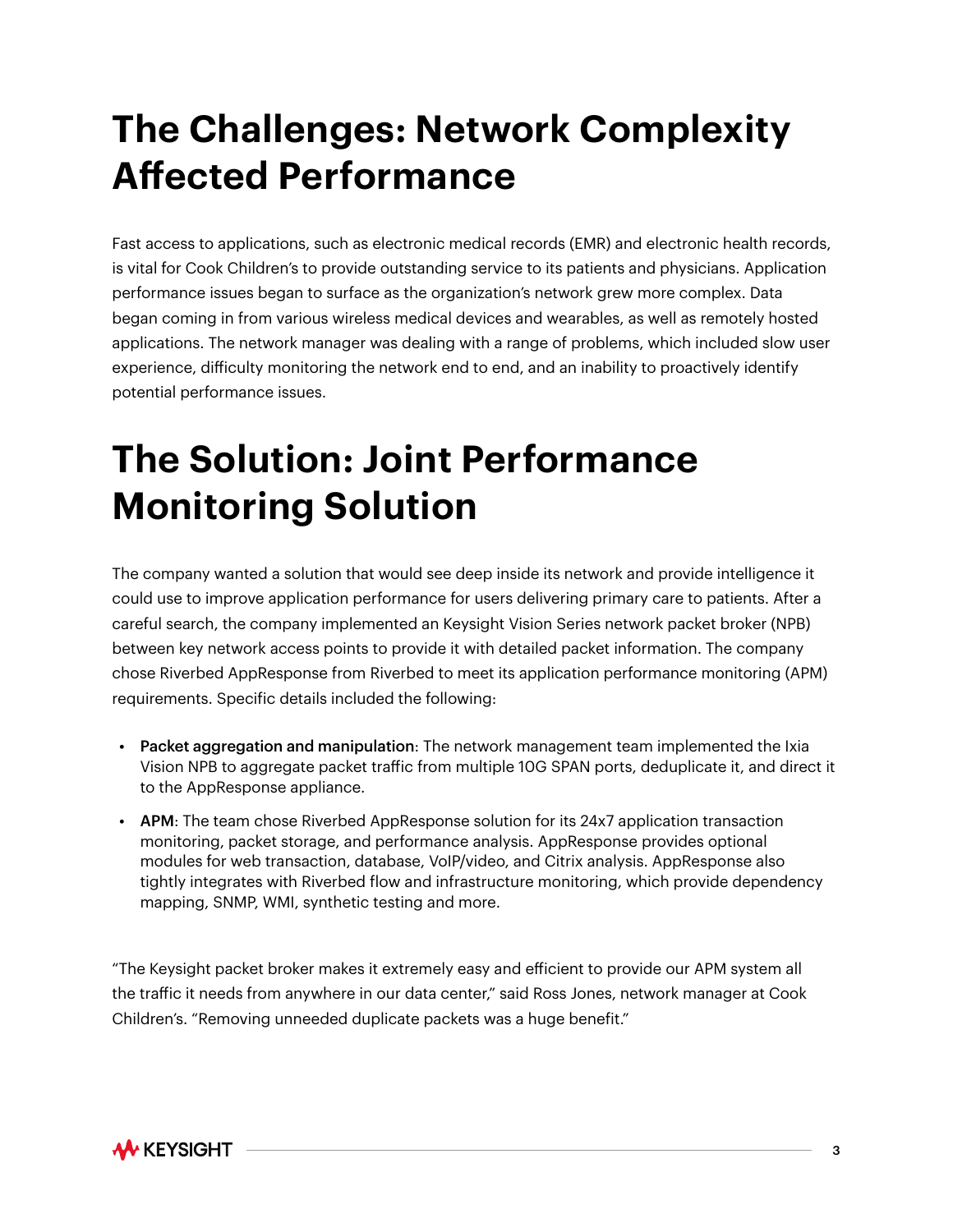# **Keeping up with Growing Traffic Volume**

The analysis Riverbed AppResponse provides is only as good as the data it receives. The appliance was receiving input from four 10G SPAN ports on Cook Children's Cisco 6509 and Nexus 7000 routers. However, half the traffic from these SPAN ports consisted of duplicate packets. Keysight can de-duplicate these packets, increasing the usable capacity of AppResponse. Congestion reduces the processing efficiency of monitoring tools and can lead to dropped packets and inaccurate results. Keysight ensures AppReponse gets a clean feed of network traffic for it to analyze. With traffic growth expected to continue, the team needed to reduce congestion at the tool to increase confidence in its results.

The team deployed a Keysight Vision NPB to aggregate data from all four 10G links, remove all duplicate packets, and send a condensed flow of data at line-rate speed to the AppResponse solution. The Keysight NPB filters out-of-band monitoring data packets according to the needs of other monitoring tools. It sends the relevant data to each tool simultaneously, increasing monitoring efficiency. Using an NPB allows the networking team to share traffic packets from the Cisco SPAN ports with the network security manager, who also requires access to network packets.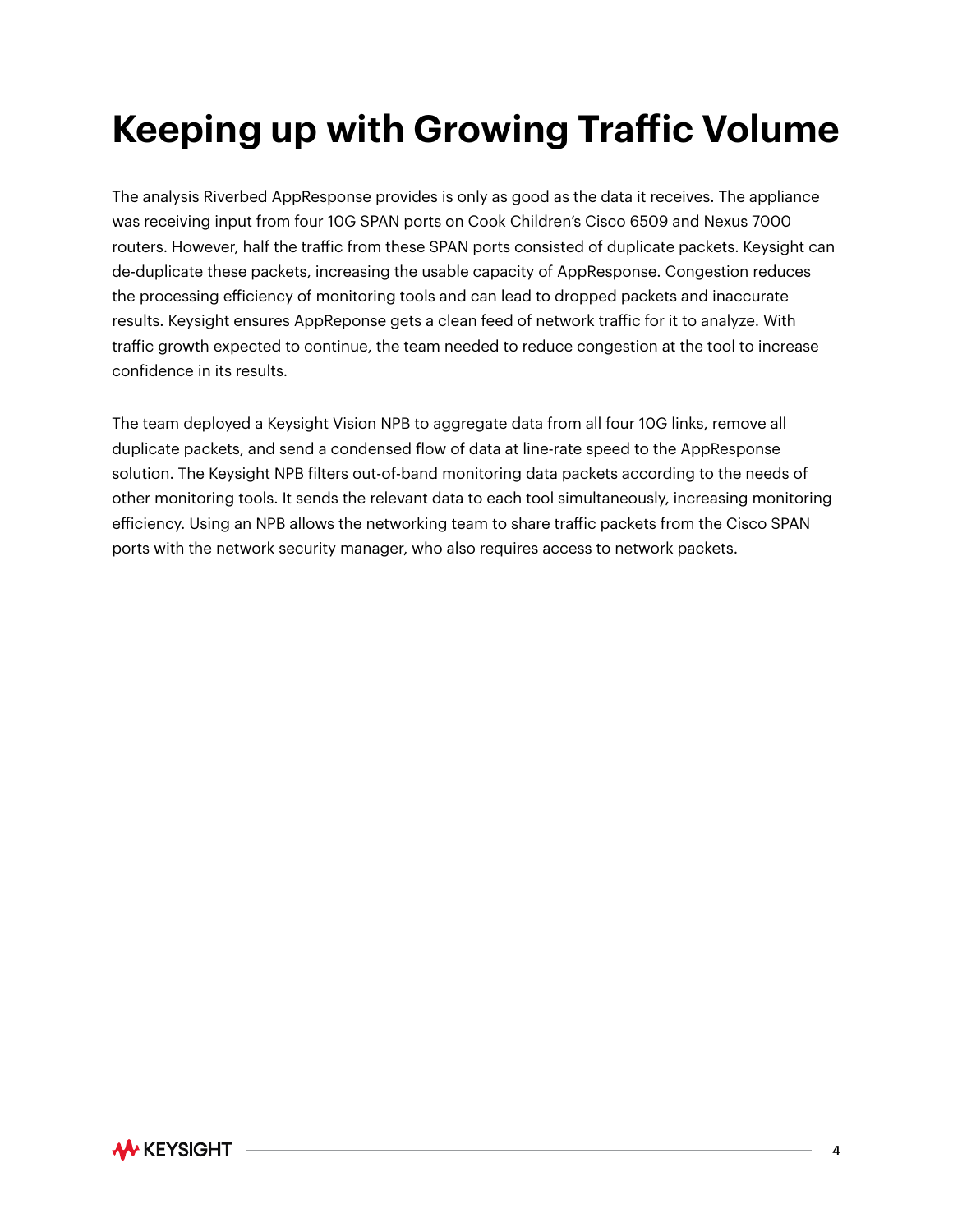# **The Results: Immediate Impact**

The joint data access and performance monitoring solution from Ixia and Riverbed had an immediate impact. It improved application performance and increased the speed of troubleshooting, as illustrated by these two examples:

- Before the APM deployment, the networking team was often unaware of slow response times on the remotely hosted EMR application until a physician would call in to complain. Once the team identified the problem, it took time to determine if the root cause was the application or the network. With the APM solution in place, the team developed a baseline for WAN performance and continuously monitors WAN latency. AppResponse's alert functionality notifies team members when performance does not meet the preset threshold. This advance warning lets the team correct potential issues before users complain or even notice a change. When problems do occur, AppResponse helps the team respond quickly using focused root cause analysis, for a lower mean time to resolution.
- During a conversion from Outlook 2007 to 2010, users in different locations and using different desktop operating systems could not make Outlook client connections to Exchange. Using AppResponse's trace data to contrast good connections with failed ones, the networking team was able to see that the client was connecting to the load balancer, but going no further.

This information from the joint Ixia / AppResponse solution was vital to discovering an exhausted connection table in the load balancer that would not allow any new back-end connections. Without the APM solution, a difficult-to-find problem like this would have taken much longer to diagnose and resolve.